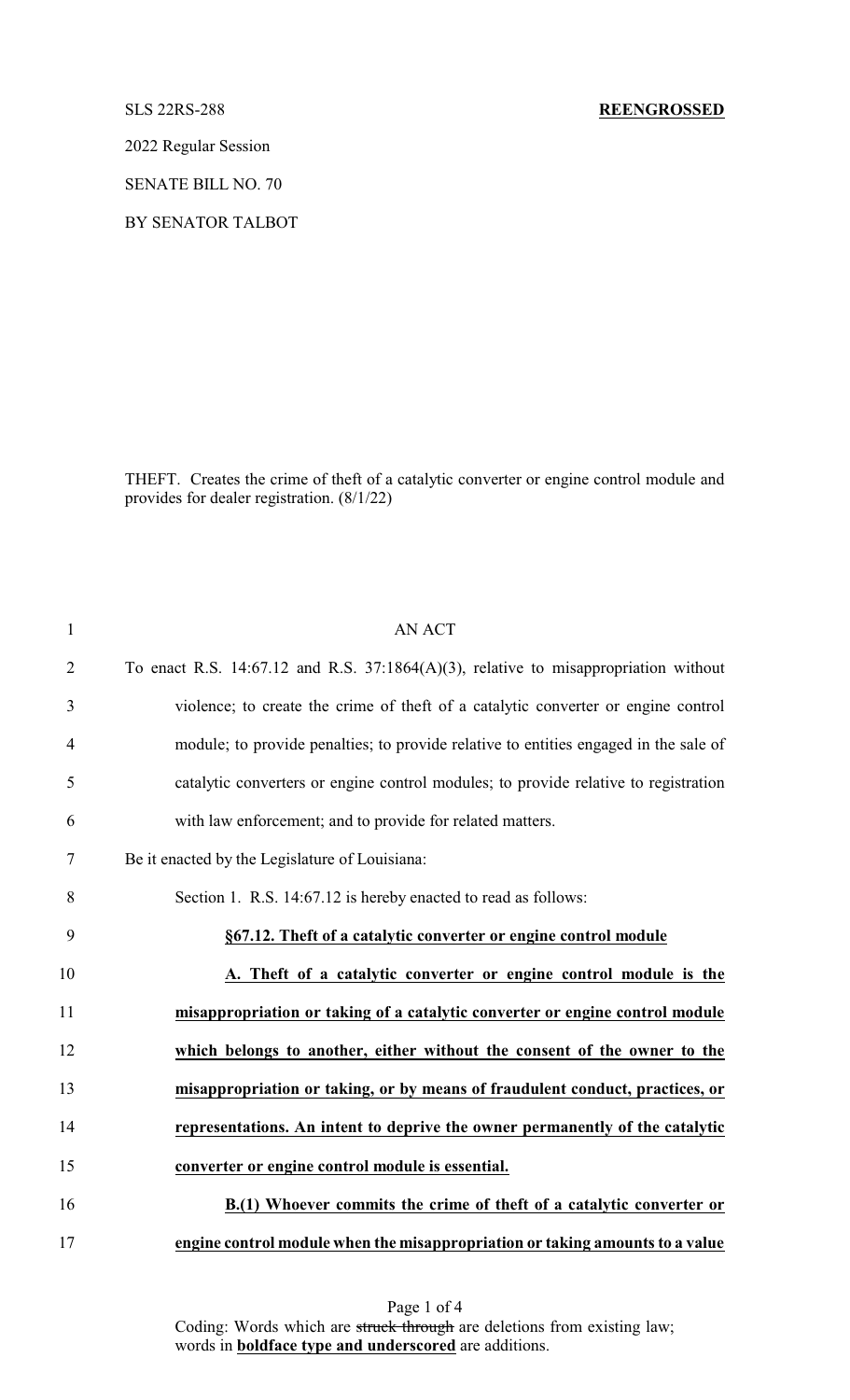| $\mathbf{1}$   | of twenty-five thousand dollars or more shall be imprisoned at hard labor for    |
|----------------|----------------------------------------------------------------------------------|
| $\overline{2}$ | not less than ten years nor more than twenty years, or may be fined not more     |
| 3              | than fifty thousand dollars, or both.                                            |
| 4              | (2) When the misappropriation or taking amounts to a value of five               |
| 5              | thousand dollars or more, but less than a value of twenty-five thousand dollars, |
| 6              | the offender shall be imprisoned, with or without hard labor, for not less than  |
| 7              | five years nor more than ten years, or may be fined not more than ten thousand   |
| 8              | dollars, or both.                                                                |
| 9              | (3) When the misappropriation or taking amounts to a value of one                |
| 10             | thousand dollars or more, but less than a value of five thousand dollars, the    |
| 11             | offender shall be imprisoned, with or without hard labor, for not less than two  |
| 12             | years nor more than five years, or may be fined not more than three thousand     |
| 13             | dollars, or both.                                                                |
| 14             | (4) When the misappropriation or taking amounts to a value of less than          |
| 15             | one thousand dollars, the offender shall be imprisoned for not less than ninety  |
| 16             | days nor more than six months, or may be fined not more than one thousand        |
| 17             | dollars, or both.                                                                |
| 18             | C. If the offender has been convicted under this Section two or more             |
| 19             | times previously, upon any subsequent conviction he shall be imprisoned, with    |
| 20             | or without hard labor, for an additional year to be served consecutively to the  |
| 21             | sentence imposed under Subsection B of this Section, or may be fined an          |
| 22             | additional one thousand dollars, or both.                                        |
| 23             | D. When there has been a misappropriation or taking by a number of               |
| 24             | distinct acts of the offender, the aggregate of the amount of the                |
| 25             | misappropriations or taking shall determine the grade of the offense.            |
| 26             | E. For the purposes of this Section, "engine control module" means the           |
| 27             | electronic control unit of the vehicle that controls a series of actuators which |
| 28             | ensures that the vehicle operates at optimal performance by monitoring all       |
| 29             | sensors in the engine bay.                                                       |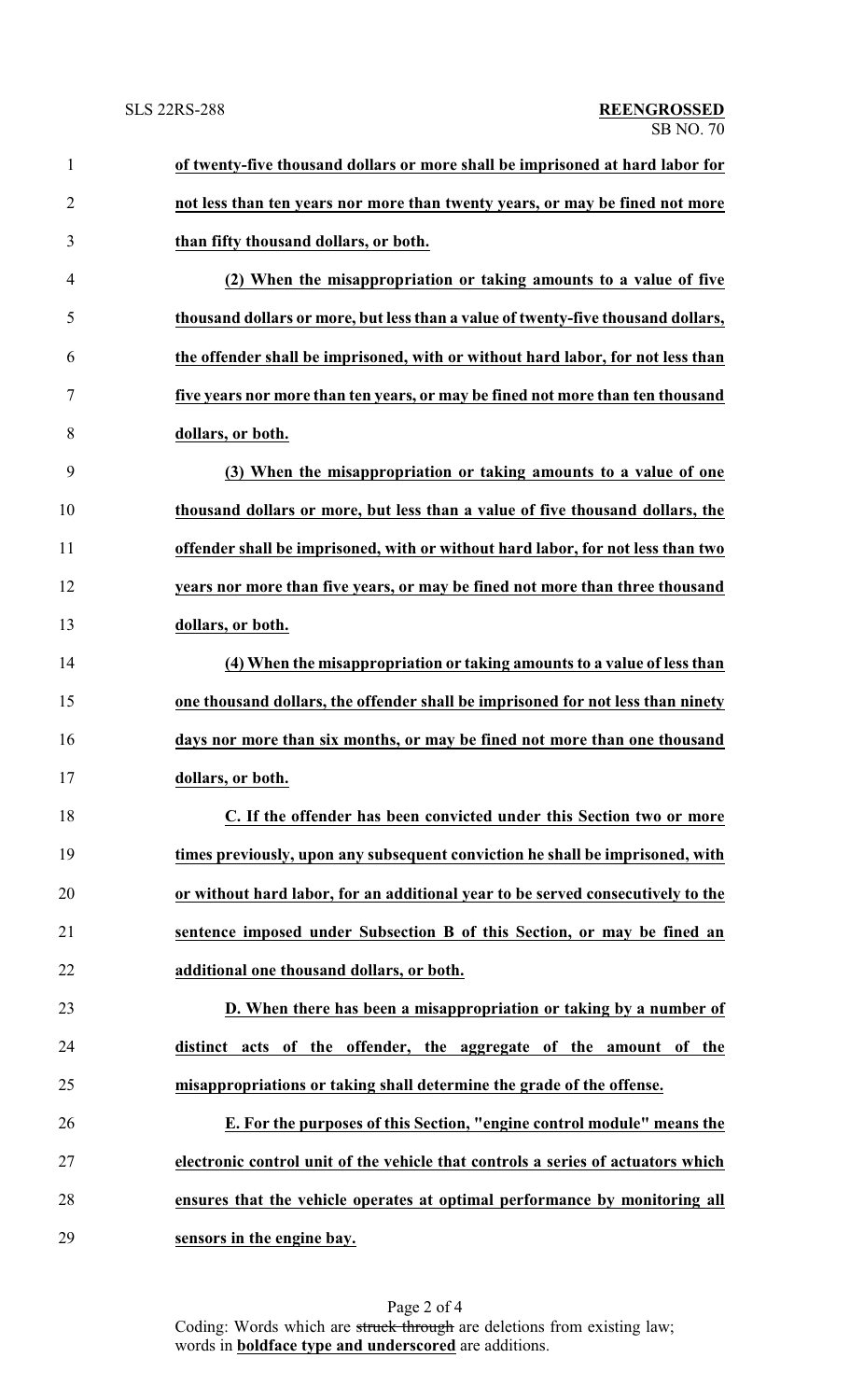| $\mathbf{1}$   | Section 2: R.S. $37:1864(A)(3)$ is hereby enacted to read as follows:               |
|----------------|-------------------------------------------------------------------------------------|
| 2              | §1864. Record of secondhand goods or objects purchased required; exceptions;        |
| 3              | retention period; inspections by law enforcement; violations; penalty               |
| $\overline{4}$ | $*$ $*$<br>$*$ $*$<br>$\ast$<br>A.                                                  |
| 5              | (3) In addition to the other requirements of this Subsection, any person,           |
| 6              | firm, corporation, or entity engaged in the business of buying or selling           |
| 7              | unattached catalytic converters or engine control modules as a single item and      |
| 8              | not as part of a scrapped motor vehicle shall register with the chief of police and |
| 9              | sheriff of each city and parish in which the business is conducted.                 |
| 10             | $\ast$<br>$\ast$<br>∗                                                               |
|                |                                                                                     |

The original instrument was prepared by Whitney Kauffeld. The following digest, which does not constitute a part of the legislative instrument, was prepared by Cheryl Serrett.

## **DIGEST** SB 70 Reengrossed 2022 Regular Session Talbot

Proposed law creates the crime of "theft of a catalytic converter or engine control module", which is misappropriation or taking of a catalytic converter or engine control module which belongs to another, either without the consent of the owner to the misappropriation or taking, or by means of fraudulent conduct, practices, or representations. Proposed law further provides that an intent to deprive the owner permanently of the catalytic converter or engine control module is essential.

Proposed law provides for the following penalties:

- (1) When the misappropriation or taking amounts to a value of \$25,000 or more, the offender is to be imprisoned, at hard labor, for not less than 10 years nor more than 20 years, or fined not more than \$50,000, or both.
- (2) When the misappropriation or taking amounts to a value of \$5,000 or more, but less than \$25,000, the offender is to be imprisoned, with or without hard labor, for not less than five years nor more than 10 years, or fined not more than \$10,000, or both.
- (3) When the misappropriation or taking amounts to a value of \$1,000 or more, but less than \$5,000, the offender is to be imprisoned, with or without hard labor, for not less than two years nor more than five years, or fined not more than \$3,000, or both.
- (4) When the misappropriation or taking amounts to a value of less than \$1,000, the offender is to be imprisoned for not less than 90 days nor more than six months, or fined not more than \$1,000, or both.

Proposed law further provides that if the offender has been convicted two or more times of theft of catalytic converter or engine control module, upon any subsequent conviction, he is to be imprisoned, with or without hard labor, for an additional year to be served consecutively, or may be fined not more than an additional \$2,000, or both.

Page 3 of 4 Coding: Words which are struck through are deletions from existing law; words in **boldface type and underscored** are additions.